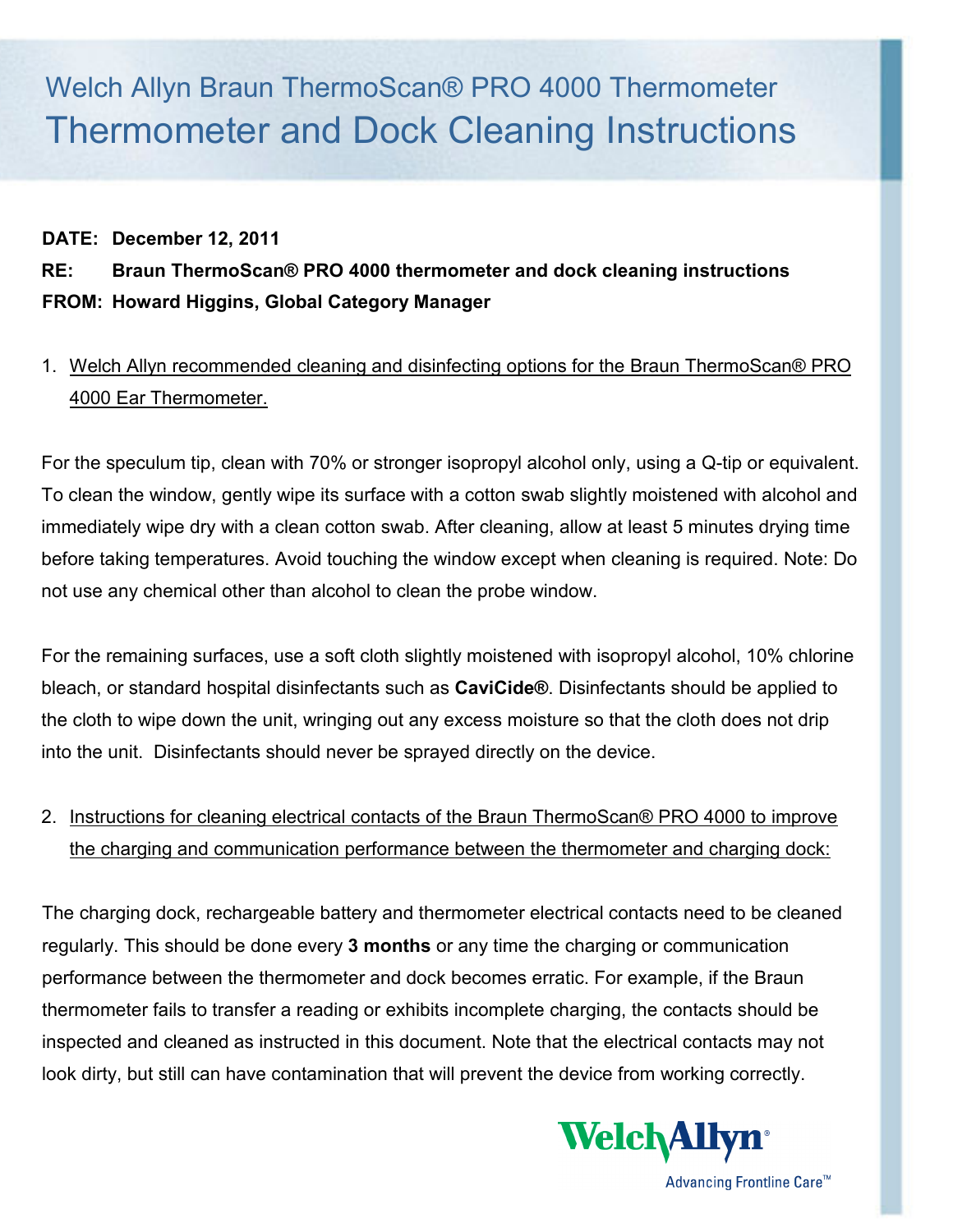All of the contacts should be cleaned using a cotton swab slightly dampened with isopropyl alcohol.



1) Clean the two contacts on the end of the thermometer:

**Braun external contact view.** 

2) Remove the battery pack. Clean the two battery contacts (springs) inside the thermometer:



**Braun internal battery contact view.**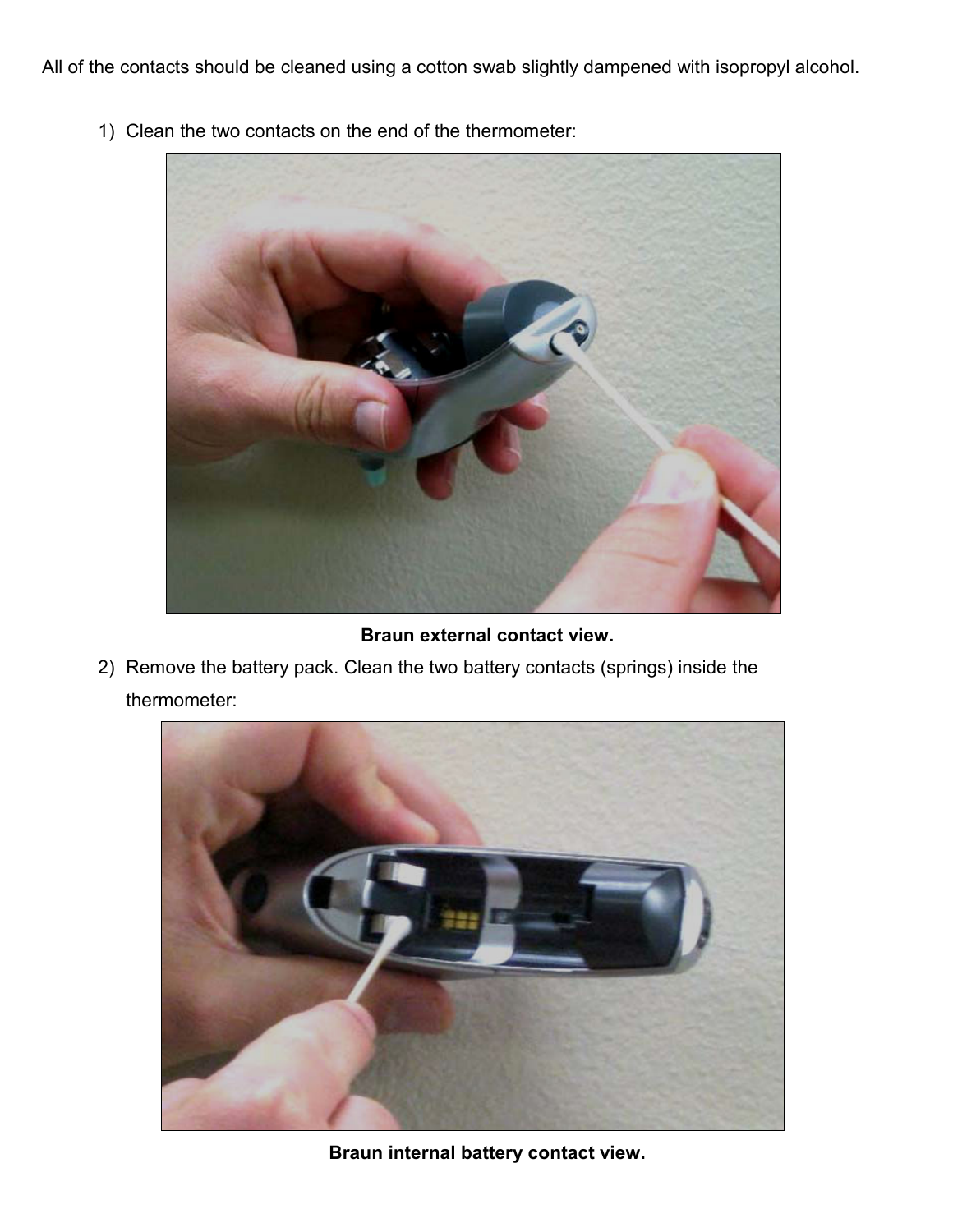3) Clean the two battery contacts (buttons) on the rechargeable battery pack:



**Rechargeable battery pack view.** 

4) Clean the two contacts on the device dock:



**Base station dock view.**